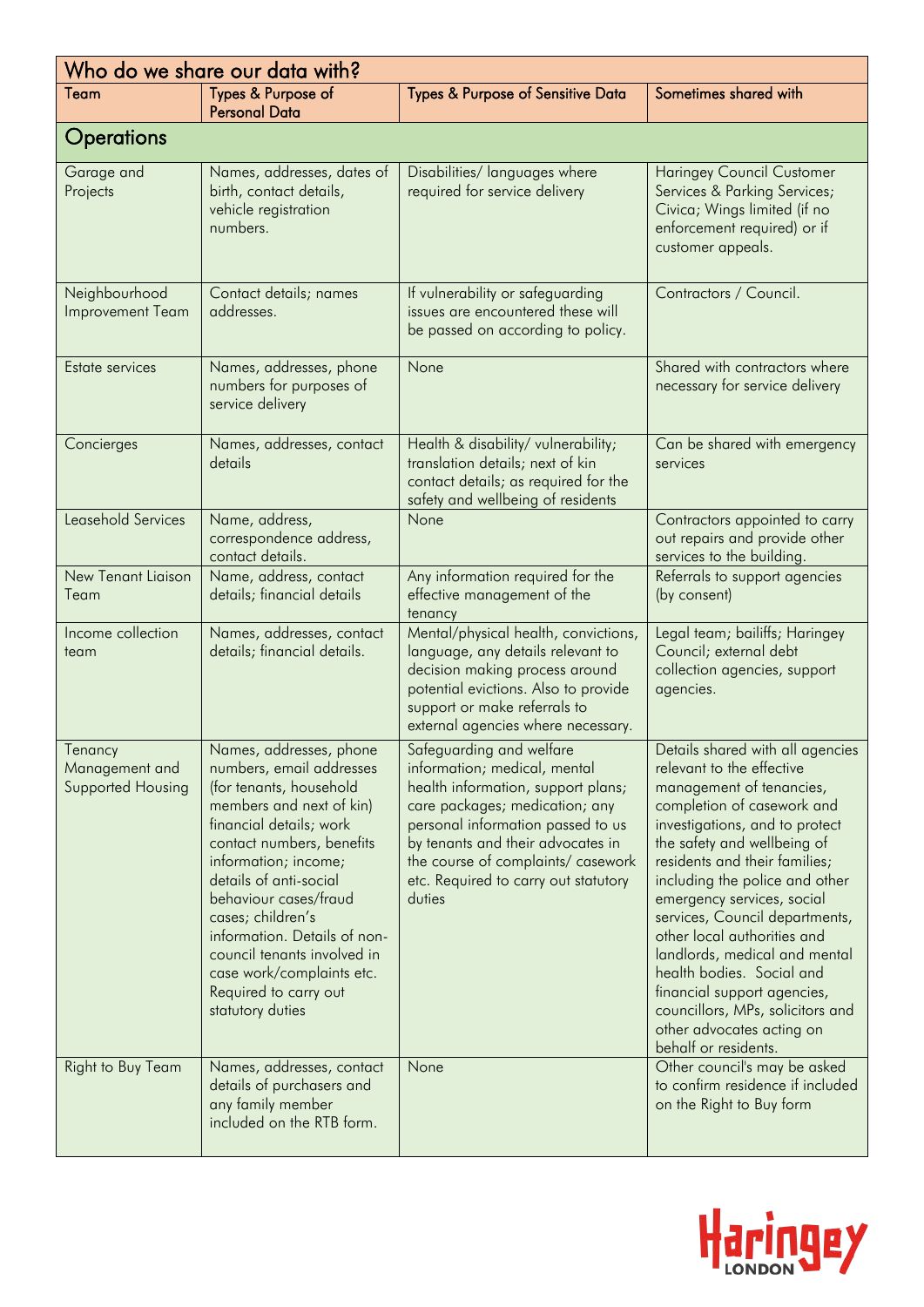| Property                                    |                                                                                                                                                                                                                                                                                                                                  |                                                                                                                                                                                                                                                                                                                                                 |                                                                                                                                                                                                                                                             |  |
|---------------------------------------------|----------------------------------------------------------------------------------------------------------------------------------------------------------------------------------------------------------------------------------------------------------------------------------------------------------------------------------|-------------------------------------------------------------------------------------------------------------------------------------------------------------------------------------------------------------------------------------------------------------------------------------------------------------------------------------------------|-------------------------------------------------------------------------------------------------------------------------------------------------------------------------------------------------------------------------------------------------------------|--|
| <b>General Surveyors</b>                    | Names, addresses, contact<br>details volunteered by<br>clients and their<br>representatives. External<br>surveyors reports may<br>contain personal<br>information (such reports<br>are for the legal team to<br>process but copies are<br>retained by the council).<br>Details added to customer<br>files or sent to legal team. | Data regarding issues that may<br>impact or be impacted by extensive<br>repairs programmes; or to defend<br>legal cases. Data such as: medical;<br>income details; vulnerability issues;<br>disabilities; mental health issues or<br>language. Mostly volunteered by<br>clients and their representatives or<br>gathered from internal systems. | Haringey Councils' legal team;<br>customer advocates (solicitors,<br>MPs, councillors, external<br>surveyors) contractors<br>appointed to carry out repairs<br>(contact details & necessary<br>information such as<br>medical/translation<br>requirements). |  |
| <b>Asset Management</b>                     | Householder names;<br>address; email addresses;<br>phone numbers to carry out<br>works                                                                                                                                                                                                                                           | Health information shared with<br>Occupational Health Services for<br>adaptations; some details<br>regarding languages and /or<br>disabilities where they are pertinent<br>to work carried within resident's<br>homes, or for consultation<br>purposes                                                                                          | <b>Contractors; Occupational</b><br>Health department                                                                                                                                                                                                       |  |
| <b>Repairs and Voids</b><br><b>Services</b> | Name, address, contact<br>details including separate<br>correspondence address if<br>appropriate.                                                                                                                                                                                                                                | Information relating to disabilities,<br>vulnerabilities, languages as they<br>relate to service delivery.                                                                                                                                                                                                                                      | Information shared with<br>contractors for access and<br>availability purposes.                                                                                                                                                                             |  |
| Mechanical &<br><b>Electrical team</b>      | Names, addresses, contact<br>detail's required for access<br>and availability;                                                                                                                                                                                                                                                   | Information relating to disabilities,<br>vulnerabilities, languages as they<br>relate to service delivery.                                                                                                                                                                                                                                      | Information shared with<br>contractors. Gas contractors<br>hold information in their own<br>right and share information<br>with Haringey Council.                                                                                                           |  |

| Corporate              |                                                                                                                                                       |                                                                                |                                                                                                                                                                                                                                                                                                          |
|------------------------|-------------------------------------------------------------------------------------------------------------------------------------------------------|--------------------------------------------------------------------------------|----------------------------------------------------------------------------------------------------------------------------------------------------------------------------------------------------------------------------------------------------------------------------------------------------------|
| Governance             | Names, contact details;<br>dates of birth of board<br>members; CVs, personal<br>profiles. Addresses are<br>required by Companies<br>House.            | Only as included in CV.                                                        | Companies House.<br>Resident/leaseholder<br>information collected for board<br>voting purposes are registered<br>with independent electioneer;<br>Mazars & other externals<br>auditors have access to our<br>financial systems which<br>sometimes include personal<br>information regarding<br>payments. |
| Communications<br>Team | Names, addresses, tenure,<br>personal stories, coroners'<br>reports; eviction orders; full<br>disclosure of anything that<br>poses reputational risk. | Only such details required to<br>confirm stories for journalistic<br>requests. | Stories and images published<br>in magazines, posters, videos<br>and websites (with consent).<br>Confirmation and correction of<br>details in the local or national<br>press.                                                                                                                            |